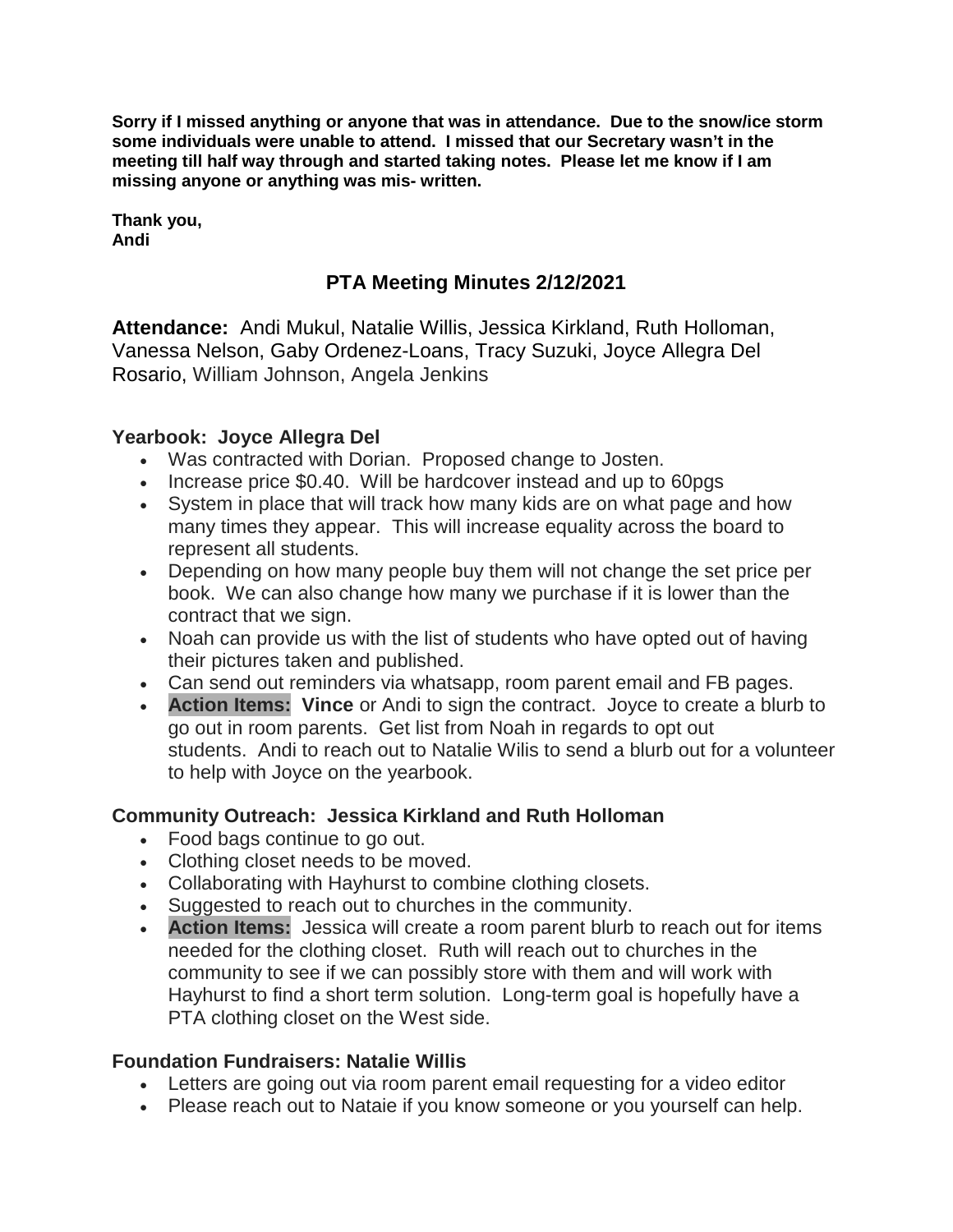## **Community Events/5th Grade Promotion: Andrew Williams/Angie Jenkins**

- Mindfulness night is ready to go and will replace Family Community night pulse would like to wait until they have more information regarding Hybrid model to share with the community.
- Spirit Week: Should we be doing this? Will it create too much for the teachers?
- **Action Items:** Andi to create options for spirit week for the teachers to review. Email it to Andrew. Andrew will get feedback from the teachers at their staff meeting and then we can proceed.
- 5th Grade Promotion: What do we want to do? Even if we are in person, we want it to be an event available to those families that desire to stay with CDL.
- Car Parade was successful last year and will continue to do it this year
- Is 5th Grade taking in additional funds?
- Is there a 5th Grade Volunteer group put together already?
- 5th Grade yard signs to either be purchased through the funding that 5th Grade raises or PTA funding?
- **Action Items:** Andi to reach out to Andrea Tomlin to answer questions regarding 5th Grade Promotion volunteer group, fundraising. Andi to reach out to Lynn Brown to discuss the Memory book and yard signs.

## **School Opening Needs: Andi/Andrew/Angie**

- Nurses Cot: Currently the infirmary has a camping cot that can't be sanitized between symptomatic students.
- Can the PTA help to purchase a Nurses cot that is up to infectious disease standards?
- Here is the link to the cot that has been requested to purchase: https://www.schoolnursesupplyinc.com/Adjustable-Headrest-Couch-- Chrome-Plated-Steel-Legs-X-Large\_p\_2879.html
- Do we have the funding available this year? Should we just reach out to the community and ask for donations?
- The school is also in need of bins for every student to keep their supplies in.
- Here is the link to what they are looking for: https://www.amazon.com/Storex-Storage-Letter-Inches-62535U05C/dp/B07R89XW2T?th=1
- Can we add this into the donation button for the community?
- Feeling is that families in the community are looking for ways to help increase the likelihood that students will be able to go back to in-person learning.
- Vote to ask community for donations towards these items and revisite at the next meeting.
- **Action Items:** Andi to reach out to Vince to create a button on our website to donate directly to the items in need for opening schools. Andi will prepare a blurb for the room parent email.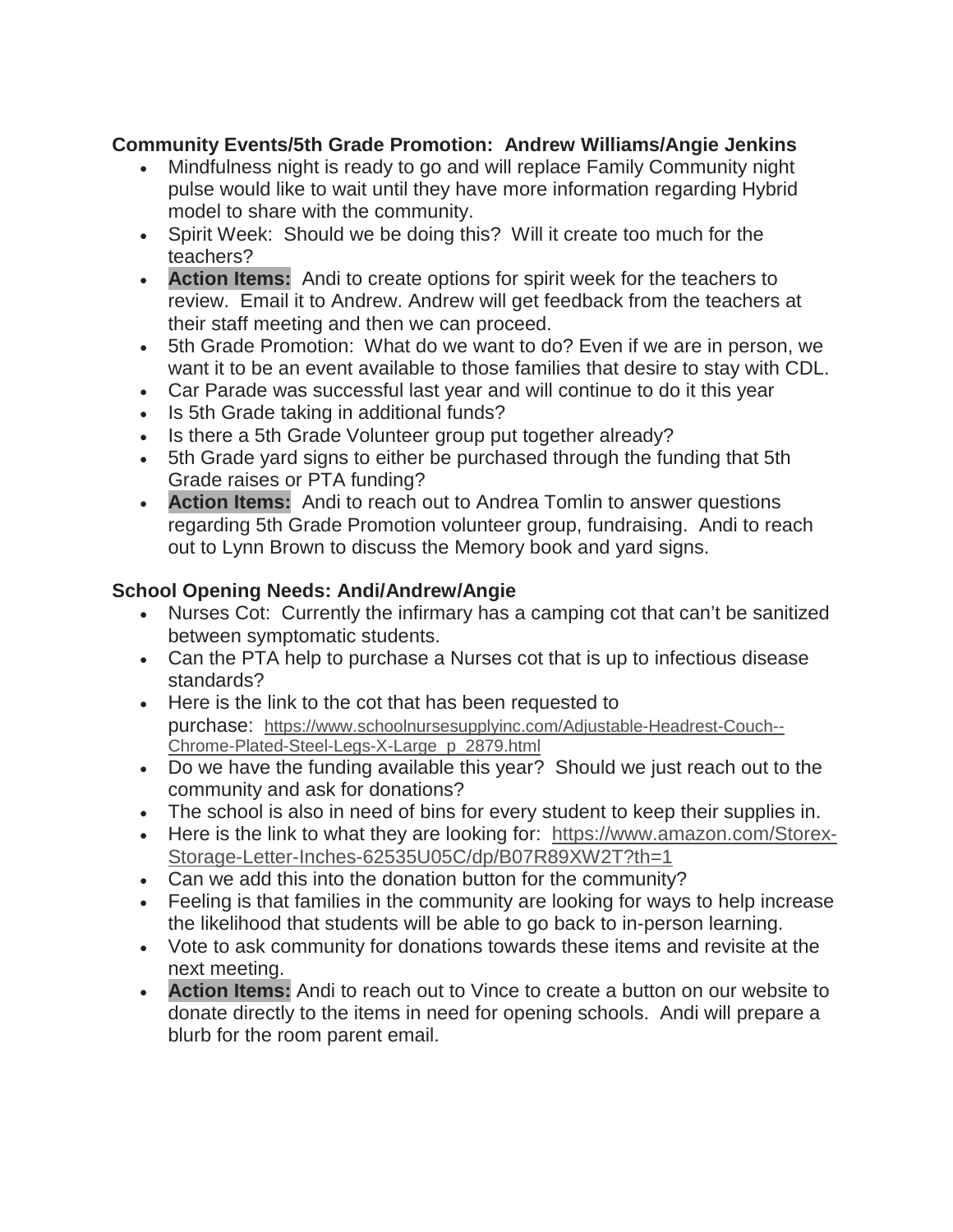## **Jog-a-Thon: Andi Mukul**

- Looked into options to create a virtual event through Memberhub and Boosterthon.
- Memberhub will cost 7.9% plus 2-3% per transaction. We can choose to absorb these cost or require our donors to pay them at time of donation.
- With Memberhub we will need volunteers to create an event and then host it. Will take about 4-5 people.
- Boosterthon Is a \$2000 entry fee. Along with a sliding scale of the percentage of donations that they will keep. This also depends on the scale on which we want them to be involved.
- Boosterthon also automatically has a program for corporate matching. This usually cost about \$3000 to enable but is available automatically with our contract. Usually Foundation just reaches out to those individuals that have corporate matching but this takes all the guesswork out. The program will likely have a large impact on the amount that we can fundraise.
- Andi has someone from boosterthon that is happy to come to our next meeting and discuss or we can make a decision today.
- Boosterthon has a program for jog-a-thon or they have a completely virtual dance-a-thon program.
- Arco Iris did this program and raised \$23,000.
- Renton Christian also did the program and raised \$95,000
- For those that can't participate will earn reward points for sharing. This way everyone can participate.
- Vote approved for Boosterthon and doing the dance-a-thon program.
- After this year the jog-a-thon will be owned by Ainsworth with PTA assistance.
- **Action Items:** Andi to follow-up with Boosterthon to have contract drawn up. Andi to email Vince to have him review the contract once she has spoken to the representative. Andi will update on the contract at next meeting and date of event.

## **Science Fair: Simone**

- Information is going out regarding the Science Fair via room parent email and News & Notes.
- PTA website has been updated
- As the event gets closer Simone will plan on doing a stand alone email.
- Thinking about a workshop prior to the Science Fair. Examples are How to build a greenhouse or how to build a go-cart.
- Projects to be posted to a flip grid. Then the day of the fair can have Science buddies for Q&A, Break out activities,
- Ideas on how to increase interest and registration:
	- o Have a sign-up sheet by the teacher to be presented to the class?
	- o Have a seesaw video to present to the class or see if any teachers would be interested in having Simone pop in.